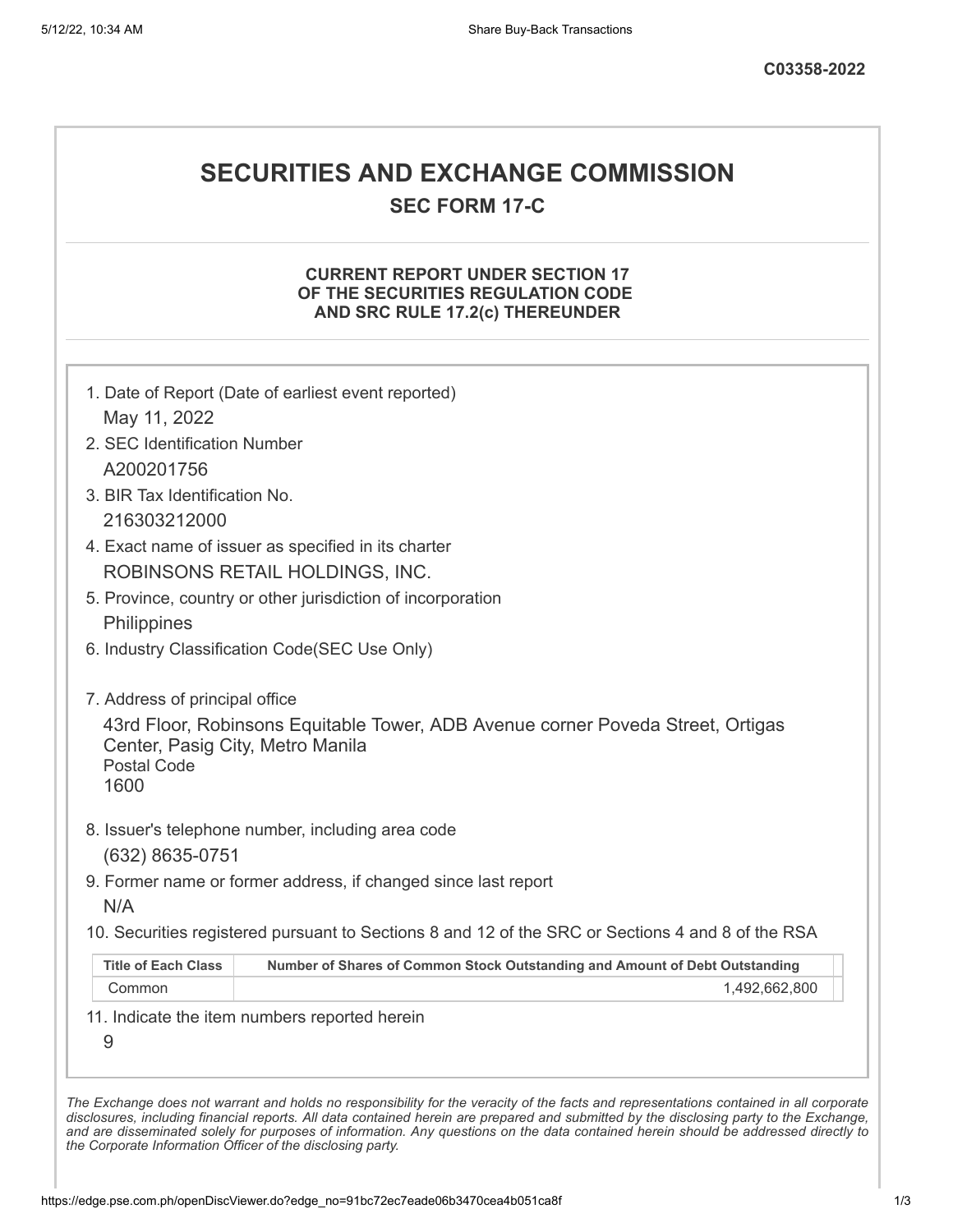5/12/22, 10:34 AM Share Buy-Back Transactions



# **Robinsons Retail Holdings, Inc. RRHI**

## **PSE Disclosure Form 9-1 - Share Buy-Back Transactions** *References: Section 9 of the Revised Disclosure Rules*

#### **Subject of the Disclosure**

Robinsons Retail Holdings, Inc. Share Buy-Back Transaction

**Background/Description of the Disclosure**

Share buyback on May 11, 2022.

The Board of Directors of RRHI approved the share buyback program of Php2.0 billion on March 9, 2020. The Board of Directors of RRHI approved the extension of the share buyback program for the additional amount of Php2.0 billion on February 26, 2021.

On February 11, 2022, the Board of Directors of RRHI approved to further extend the share buyback program for the additional amount of Philippine Pesos: One Billion (Php1,000,000,000.00)

On April 27, 2022, the Board of Directors of RRHI approved to further extend the share buyback program for the additional amount of Philippine Pesos: One Billion (Php1,000,000,000.00)

The total amount allotted for the share buyback is Philippine Pesos: Six Billion (Php6,000,000,000.00).

# **Type of Securities**

| Common |  |
|--------|--|
|        |  |

Preferred N/A

Others N/A

### **Details of Share Buy-Back Transaction(s)**

| <b>Date of Transaction</b> | <b>Number of Shares Purchased</b> | <b>Price Per Share</b> |
|----------------------------|-----------------------------------|------------------------|
| May 11, 2022               | 130                               | 53.10                  |
| May 11, 2022               | 10,260                            | 53.15                  |
| May 11, 2022               | 80,750                            | 53.20                  |
| May 11, 2022               | 3,410                             | 53.25                  |
| May 11, 2022               | 1,830                             | 53.30                  |
| May 11, 2022               | 8,510                             | 53.35                  |
| May 11, 2022               | 50,110                            | 53.40                  |
| May 11, 2022               | 400                               | 52.90                  |
| May 11, 2022               | 500                               | 53.05                  |
| May 11, 2022               | 3,700                             | 53.15                  |
| May 11, 2022               | 7,000                             | 53.20                  |
| May 11, 2022               | 4,200                             | 53.25                  |
| May 11, 2022               | 500                               | 53.30                  |
| May 11, 2022               | 2,900                             | 53.35                  |
| May 11, 2022               | 1,300                             | 53.40                  |